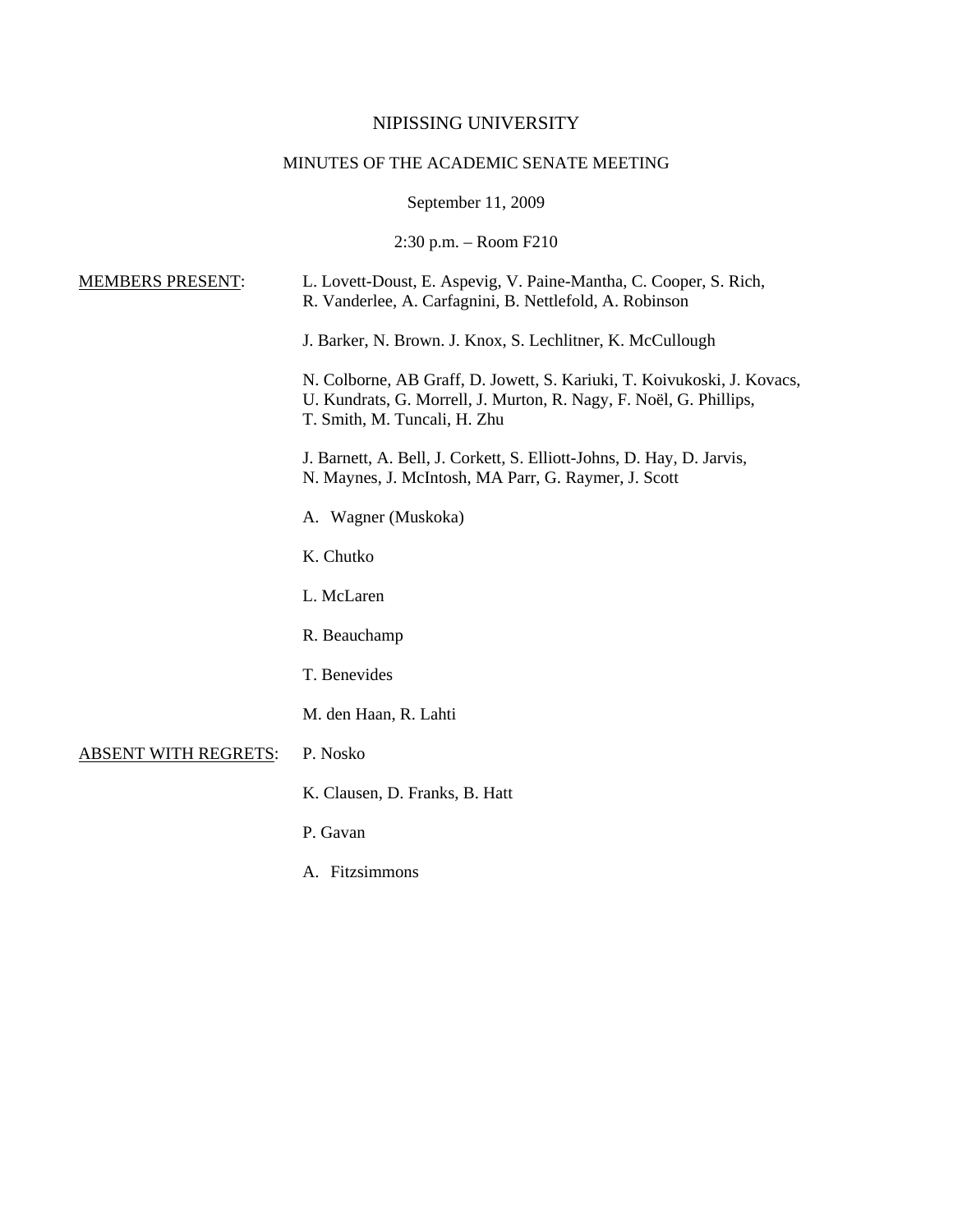The minutes of the Senate meeting of June 19, 2009 were adopted with no objections.

The Speaker indicated that announcements were being moved to the end of the agenda for this meeting on a trial basis.

## **UNFINISHED BUSINESS FROM THE SENATE MEETING OF June 19, 2009**

Senate Executive Committee

## May 27, 2009 Report

MOTION 1: Moved by L. Lovett-Doust, seconded by AB Graff that Senate receive the Report of the Senate Executive Committee dated May 27, 2009 as outlined in the attached report. CARRIED

## May 28, 2009 Report

MOTION 2: Moved by L. Lovett-Doust, seconded by J. McIntosh that Senate receive the Report of the Senate Executive Committee dated May 28, 2009 as outlined in the attached report. CARRIED

#### Annual Report of the Senate Executive Committee

MOTION 3: Moved by L. Lovett-Doust, seconded by J. McIntosh that Senate receive the Annual Report of the Senate Executive Committee dated June 9, 2009 as outlined in the attached report. CARRIED

June 11, 2009 Report

MOTION 4: Moved by L. Lovett-Doust, seconded by J. McIntosh that Senate receive the Report of the Senate Executive Committee dated June 11, 2009 as outlined in the attached report. CARRIED

Academic Planning Committee

Annual Report of the Academic Planning Committee

MOTION 5: Moved by E. Aspevig, seconded by G. Phillips that Senate receive the 2009 Annual Report of the Academic Planning Committee dated June 8, 2009 as outlined in the attached report. CARRIED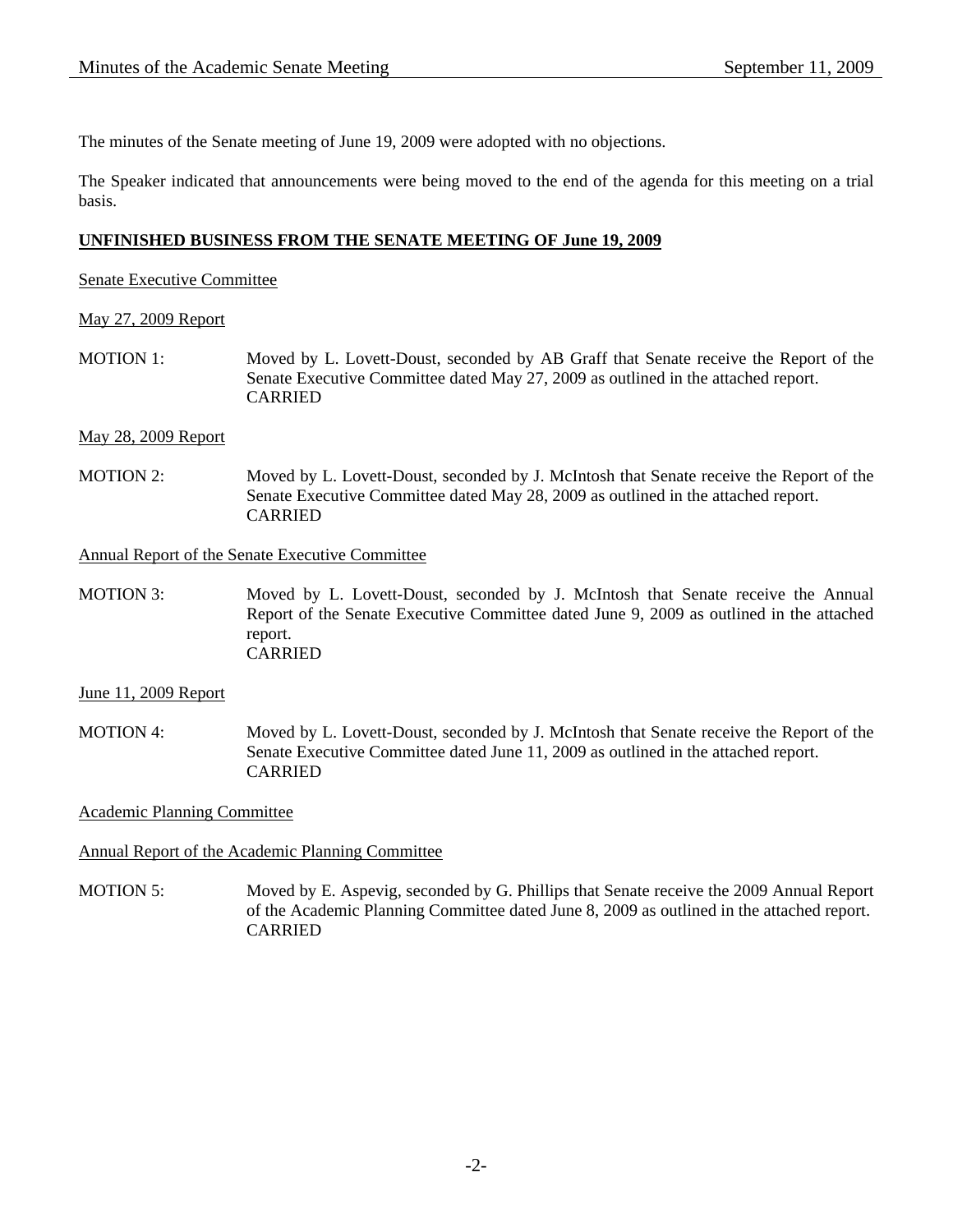## Annual Report of the Admissions and Enrolment Subcommittee

MOTION 6: Moved by A. Robinson, seconded by S. Lechlitner that Senate receive the 2009 Annual Report of the Admissions and Enrolment Subcommittee dated June 6, 2009 as outlined in the attached report. CARRIED

Annual Report of the Program Review and Appraisals Subcommittee

MOTION 7: Moved by E. Aspevig, seconded by G. Phillips that Senate receive the 2009 Annual Report of the Program Review and Appraisals Subcommittee of the Academic Planning Committee dated June 8, 2009 as outlined in the attached report. CARRIED

## May 21, 2009 Report

MOTION 8: Moved by E. Aspevig, seconded by G. Phillips that Senate receive the Report of the Academic Planning Committee dated May 21, 2009 as outlined in the attached report. CARRIED

Annual Report of the Graduate Studies Committee

MOTION 9: Moved by E. Aspevig, seconded by C. Cooper that Senate receive the 2009 Annual Report of the School of Graduate Studies Committee dated June 8, 2009 as outlined in the attached report. CARRIED

## Annual Report of the Teaching & Learning Committee

MOTION 10: Moved by S. Elliott-Johns, seconded by N. Maynes that Senate receive the 2009 Annual Report of the Teaching and Learning Committee dated June 7, 2009 as outlined in the attached report. CARRIED

Annual Report of the University Research Council

MOTION 11: Moved by E. Aspevig, seconded by C. Cooper that Senate receive the 2009 Annual Report of the University Research Council dated June 2, 2009 as outlined in the attached report. CARRIED

## AMENDMENTS OF BY-LAWS

MOTION 12: Moved by J. McIntosh, seconded by C. Cooper that Article 9.6(a) of the Senate by-laws be amended to add the position of Executive Director of Library Services, or designate, as a non-voting member of the Teaching and Learning Committee. CARRIED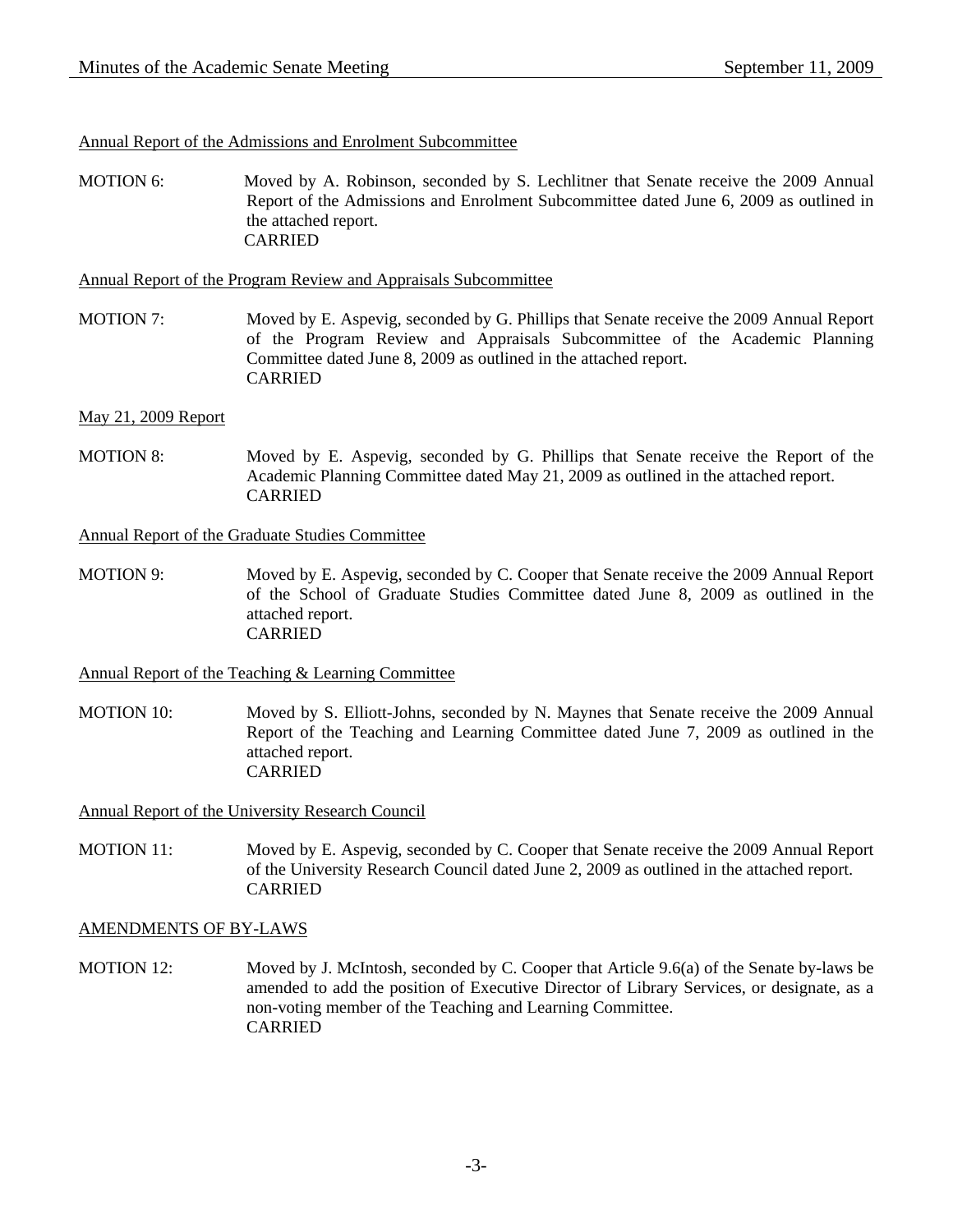## REPORTS of STANDING COMMITTEES and FACULTY or UNIVERSITY COUNCILS

#### Senate Executive Committee

## June 23, 2009 Report

MOTION 13: Moved by L. Lovett-Doust, seconded by R. Vanderlee that Senate receive the Report of the Senate Executive Committee dated June 23, 2009 as outlined in the attached report. CARRIED

#### August 25, 2009 Report

MOTION 14: Moved by L. Lovett-Doust, seconded by AB Graff that Senate receive the Report of the Senate Executive Committee dated August 25, 2009 as outlined in the attached report. CARRIED

#### September 3, 2009 Report

- MOTION 15: Moved by L. Lovett-Doust, seconded by J. McIntosh that Senate receive the Report of the Senate Executive Committee dated September 3, 2009 as outlined in the attached report. CARRIED
- MOTION 16: Moved by E. Aspevig, seconded by AB Graff that Senate adopt the Nipissing University Academic Polices and Regulations outlined in the document entitled "Senate Academic Regulations and Polices, 2009." CARRIED

#### **ELECTIONS**

One Senator to serve on the Personal Harassment and Discrimination Committee for a 2-year term.

• ACCLAIMED: D. Hay

## REPORTS FROM OTHER BODIES

#### Alumni Association

Senator Benevides indicated that the Nipissing University Alumni Association voted to obtain articles of dissolution for the Nipissing University Alumni Association Incorporated and to create a Nipissing University Alumni Association Advisory Board**.** A retreat is being planned for Saturday, September 19.

#### Council of Ontario Universities

Academic Colleague, Senator Graff, provided a brief update on three areas of interest to senators. There is a movement from the familiar UPRAC review to a new Quality Assurance process. This process will oversee university audits and the approval of new degree programs while maintaining transparency and accountability. Senator Graff also noted that the province has begun working on the development of Reaching Higher II, a follow up to the first Reaching Higher document that was introduced in May 2005. COU is also working with the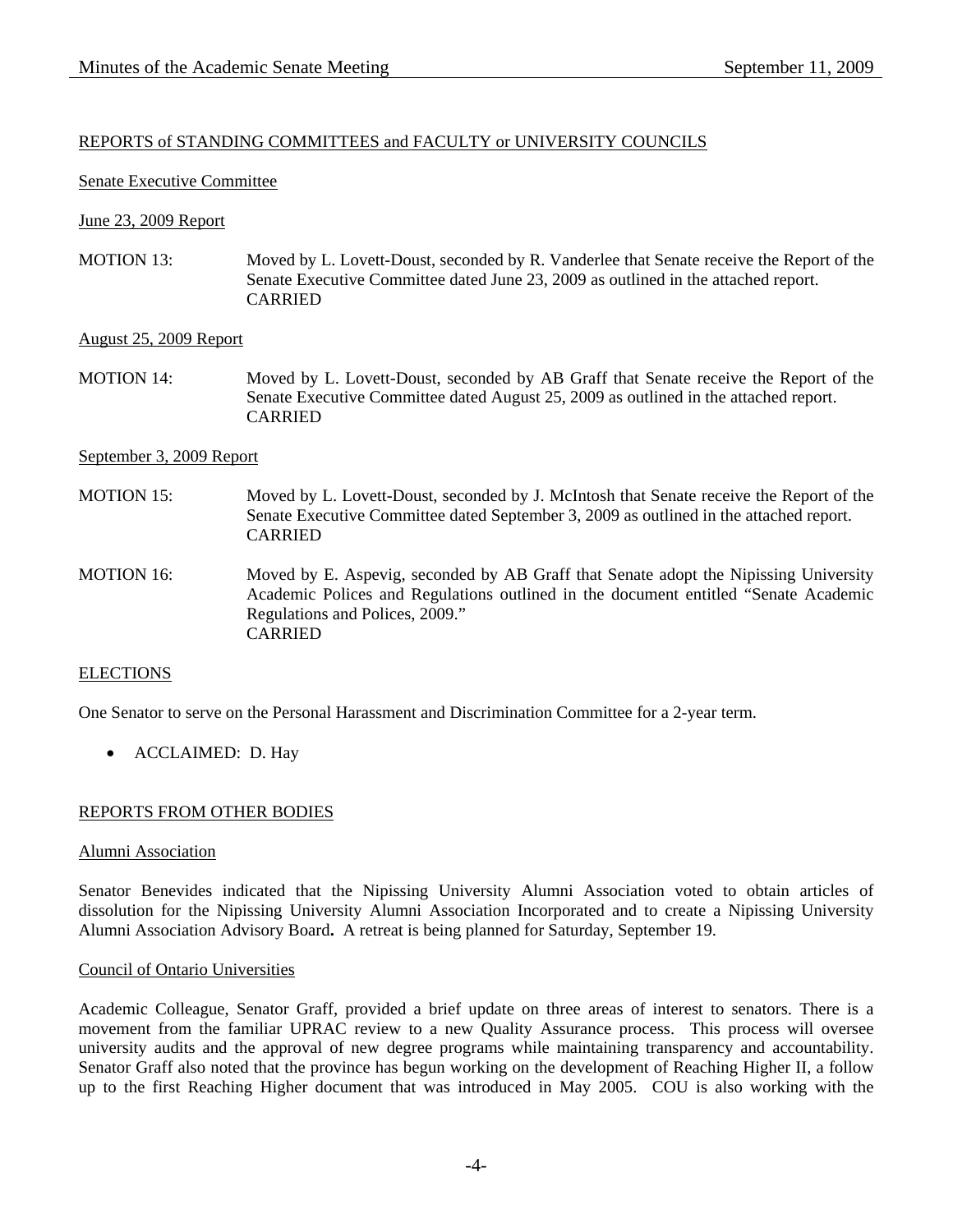province on an initiative that will enable post secondary students to be able to transfer credits more readily between colleges and universities.

## ANNOUNCEMENTS

The President began by extending a welcome to all senators and especially to the interim Vice-President Academic and Research, Dr. Errol Aspevig and the new Dean of Education, Dr. Sharon Rich. She indicated that one of her priorities this fall/winter will be the development of a new strategic plan. Part of the development will include an exercise to determine how much progress was made from the previous plan.

Senator Lovett-Doust informed senators that the new interim President of the Council of Ontario Universities is Bonnie Patterson. Ms. Patterson is replacing Dr. Paul Genest, who has taken a position in the Premier's office.

The President was pleased to report that there was a hot link button on the Nipissing web page regarding H1N1 pandemic planning information. She encouraged Senators to please check it out.

The President expressed a concern over the enrolment gap of returning students. Approximately 220 eligible students have not registered for the fall semester.

A number of events are planned for the next few weeks. The Ontario University Fair will be held September 25 to 27. The annual Board of Governors dinner is planned for Tuesday, September 15. This dinner honours retirees and employees with at least 15 years of service.

The Vice-President Academic and Research was pleased to report good turnouts for both the NSERC and SSHRC workshops. Senator Aspevig noted that the Ontario Council of Academic Vice-Presidents (OCAV) is currently reviewing the process by which new programs are approved and current ones are reviewed (the Quality Assurance process mentioned above by the Academic Colleague). He noted that he will consult with the Deans and faculty before he provides a response from Nipissing.

Senator Aspevig spoke of the importance of faculty governance in the mission of the university. Senator Aspevig stressed faculty participation and respect. He added that meetings will be held in a timely manner. The Vice-President also was pleased to note that he had attended the oral defense of a MA History student. He was impressed with the quality of the paper and the extraordinary defense.

The Vice-President Finance and Administration announced that \$5.19M in funds was recently received jointly by Nipissing University in partnership with the Town of Bracebridge, from the federal Community Adjustment Fund Initiative. These funds are earmarked for the construction of a residence unit at the Muskoka campus. With students using the residence in the fall/winter and seasonal workers using this facility in spring/summer, it is hoped to have a 100% occupancy rate on a year round basis. Senator Paine-Mantha also noted that the new Research Wing will officially open November 24. Additionally, capital infrastructure funds will be used to construct a connector access between the H and R wings.

The Dean of Arts & Science was delighted to report that Senator Noël's book titled *Family and Community Life in Northeastern Ontario* will be launched at the North Bay Public Library on October 15. The Dean also advised senators that he will be hosting another faculty book launch in late October or early November. Details will be provided later.

The Dean of Applied and Professional Studies was delighted to report that Dr. Natalya Brown recently received her PhD from the University of Texas. He also welcomed Dr. Anne Wagner, the Senate representative from the Muskoka campus to her first Senate meeting.